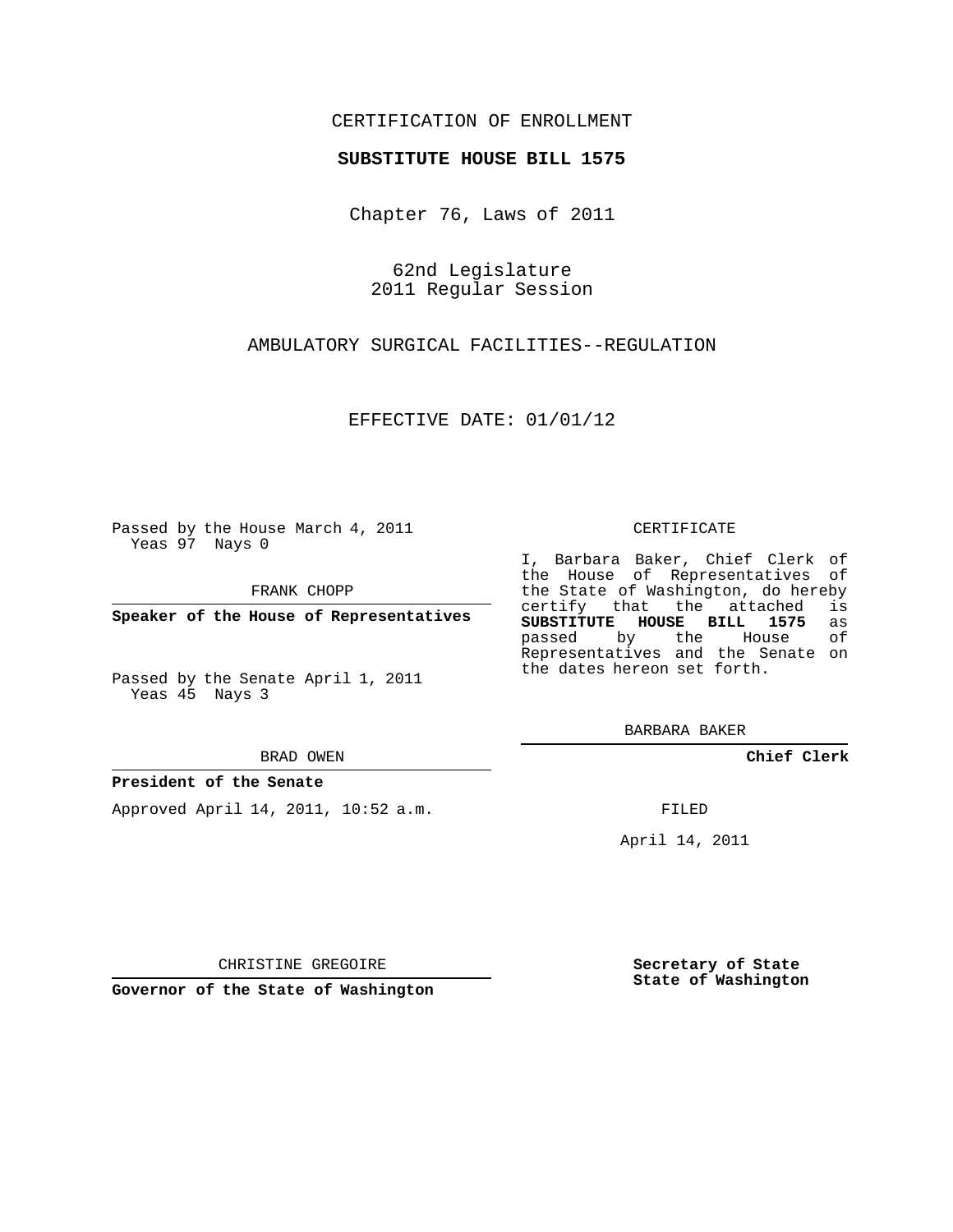# **SUBSTITUTE HOUSE BILL 1575** \_\_\_\_\_\_\_\_\_\_\_\_\_\_\_\_\_\_\_\_\_\_\_\_\_\_\_\_\_\_\_\_\_\_\_\_\_\_\_\_\_\_\_\_\_

\_\_\_\_\_\_\_\_\_\_\_\_\_\_\_\_\_\_\_\_\_\_\_\_\_\_\_\_\_\_\_\_\_\_\_\_\_\_\_\_\_\_\_\_\_

Passed Legislature - 2011 Regular Session

# **State of Washington 62nd Legislature 2011 Regular Session**

**By** House Health Care & Wellness (originally sponsored by Representatives Cody, Green, Van De Wege, Moeller, and Jinkins)

READ FIRST TIME 02/17/11.

 AN ACT Relating to clarifying which surgical facilities the Washington state department of health is mandated to license pursuant to chapter 70.230 RCW; amending RCW 70.230.010 and 70.230.040; adding a new section to chapter 70.230 RCW; and providing an effective date.

5 BE IT ENACTED BY THE LEGISLATURE OF THE STATE OF WASHINGTON:

 6 **Sec. 1.** RCW 70.230.010 and 2007 c 273 s 1 are each amended to read 7 as follows:

 8 The definitions in this section apply throughout this chapter 9 unless the context clearly requires otherwise.

 (1) "Ambulatory surgical facility" means any distinct entity that operates for the primary purpose of providing specialty or multispecialty outpatient surgical services in which patients are admitted to and discharged from the facility within twenty-four hours and do not require inpatient hospitalization, whether or not the facility is certified under Title XVIII of the federal social security 16 act. An ambulatory surgical facility includes one or more surgical suites that are adjacent to and within the same building as, but not 18 in, the office of a practitioner in an individual or group practice, if 19 the primary purpose of the one or more surgical suites is to provide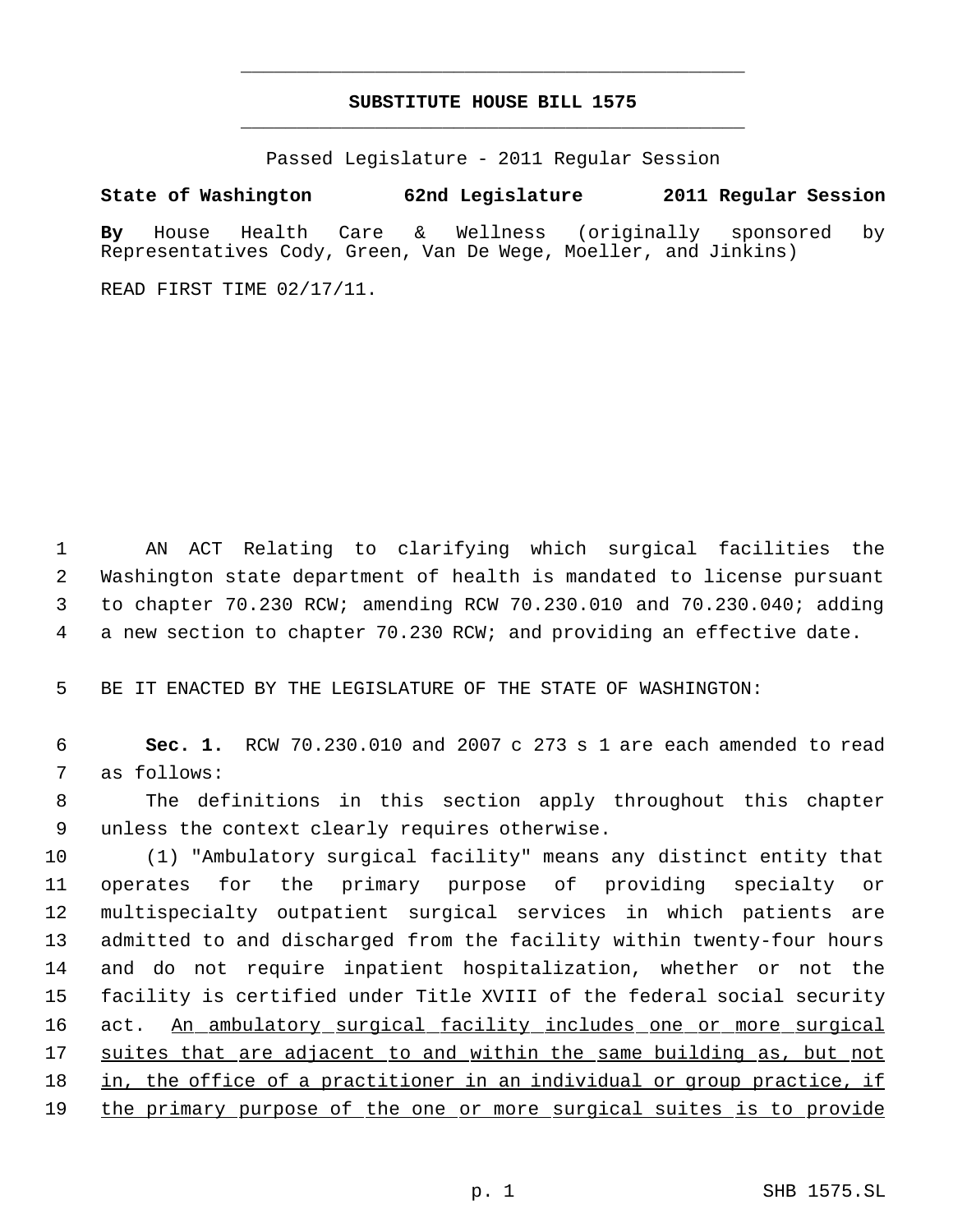specialty or multispecialty outpatient surgical services, irrespective 2 of the type of anesthesia administered in the one or more surgical suites. An ambulatory surgical facility that is adjacent to and within 4 the same building as the office of a practitioner in an individual or group practice may include a surgical suite that shares a reception 6 area, restroom, waiting room, or wall with the office of the practitioner in an individual or group practice.

(2) "Department" means the department of health.

 (3) "General anesthesia" means a state of unconsciousness intentionally produced by anesthetic agents, with absence of pain sensation over the entire body, in which the patient is without protective reflexes and is unable to maintain an airway.

 (4) "Person" means an individual, firm, partnership, corporation, company, association, joint stock association, and the legal successor thereof.

 (5) "Practitioner" means any physician or surgeon licensed under chapter 18.71 RCW, an osteopathic physician or surgeon licensed under chapter 18.57 RCW, or a podiatric physician or surgeon licensed under chapter 18.22 RCW.

(6) "Secretary" means the secretary of health.

(7) "Surgical services" means invasive medical procedures that:

(a) Utilize a knife, laser, cautery, cryogenics, or chemicals; and

 (b) Remove, correct, or facilitate the diagnosis or cure of a disease, process, or injury through that branch of medicine that treats diseases, injuries, and deformities by manual or operative methods by a practitioner.

 **Sec. 2.** RCW 70.230.040 and 2007 c 273 s 4 are each amended to read as follows:

Nothing in this chapter:

 (1) Applies to an ambulatory surgical facility that is maintained and operated by a hospital licensed under chapter 70.41 RCW;

(2) Applies to an office maintained for the practice of dentistry;

 (3) Applies to outpatient specialty or multispecialty surgical services routinely and customarily performed in the office of a 35 practitioner in an individual or group practice ((that do not require 36 general anesthesia)), where the primary purpose of the office is not as set forth in RCW 70.230.010(1), provided that any surgical services in